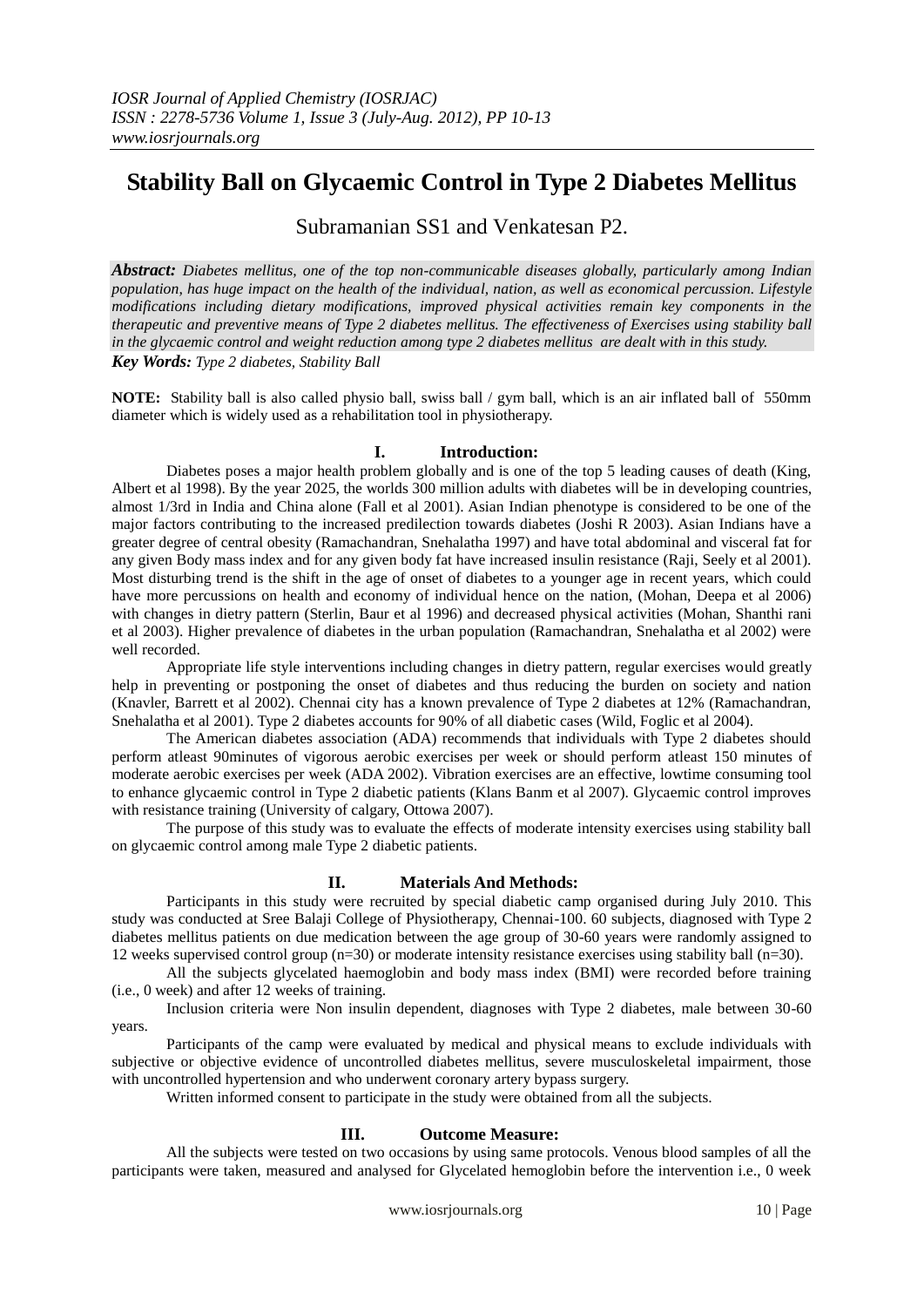and after the intervention (12th week)

# **IV. Anthropometric Measures:**

Height in centimeters and weight in kilogram of all the subjects were measured and body mass index was calculated and recorded prior to starting this study after completion of 12 weeks of intervention. Height and weight was measured and BMI was calculated for all the subjects, recorded and analysed using due statistical means.

## **V. Intervention:**

Subjects alloted to this group have performed systemic supervised resistance training as per the guidelines of ADA(American Diabetic Association) and ACSM (American College of Sports Medicine). Subjects have performed three sets of 10 exercises and 5 repetitions of each exercise per session. Thrice a week they have exercised for a period of 12 weeks. The exercises performed using stability ball involved of using major muscle groups such as Lumbar spine extensors, Abdominals, Gluteus Maximus, Quadriceps Femoris, Hamstrings and Gastrocnemius. All the physical activity were of the nature of closed kinematic chain exercises and using isometric co-contraction of many lower extremity muscles. Also body weight of the subjects providing resistance to each activity, hence peak torque produced with every physical activity using the stability ball.

Progression in intensity was designed in such a way that upto four weeks no holding of each physical activity, Five second hold of each activity during the period from 8-12 weeks were practiced.

## **Control Group:**

Subjects allotted in this group underwent no specific training other than their daily routine physical activities.

All the subjects in control group and stability ball exercise groups continued their prescribed medication and daily routine activities.

## **VI. Results**

All the participants completed the training period of 12 weeks. No injuries or hypoglycaemic incidents occured.

### **Body Mass Index(BMI);**

Subjects in stability ball exercise group where there was a decrease by 1.6 in the mean value which is significant, where as mean value among control group subjects has increased by 0.5 as shown below in graph 1



Initial measurements and post training changes in Body Mass Index of both control and stability ball exercises were analysed using paired 't' test. Statistical tests were performed using SPSS software.

| Table 1: Results of paired 't' test of control group and stability ball exercise group |  |  |  |
|----------------------------------------------------------------------------------------|--|--|--|
|                                                                                        |  |  |  |

|                            |  | BMI               |           | <b>Mean</b> | S.D  | <b>Significance</b> |
|----------------------------|--|-------------------|-----------|-------------|------|---------------------|
| Control Group              |  |                   | Pre Test  | 28.5        | 0.45 | P > 0.000           |
|                            |  |                   | Post Test | 29          |      |                     |
| Stability<br>Ball<br>Group |  | Exercise Pre Test |           | 26.60       | 2.65 | P < 0.05            |
|                            |  |                   | Post Test | 25          |      |                     |

As displayed in above Table 1, stability ball xercise group subjects have lowered body mass index and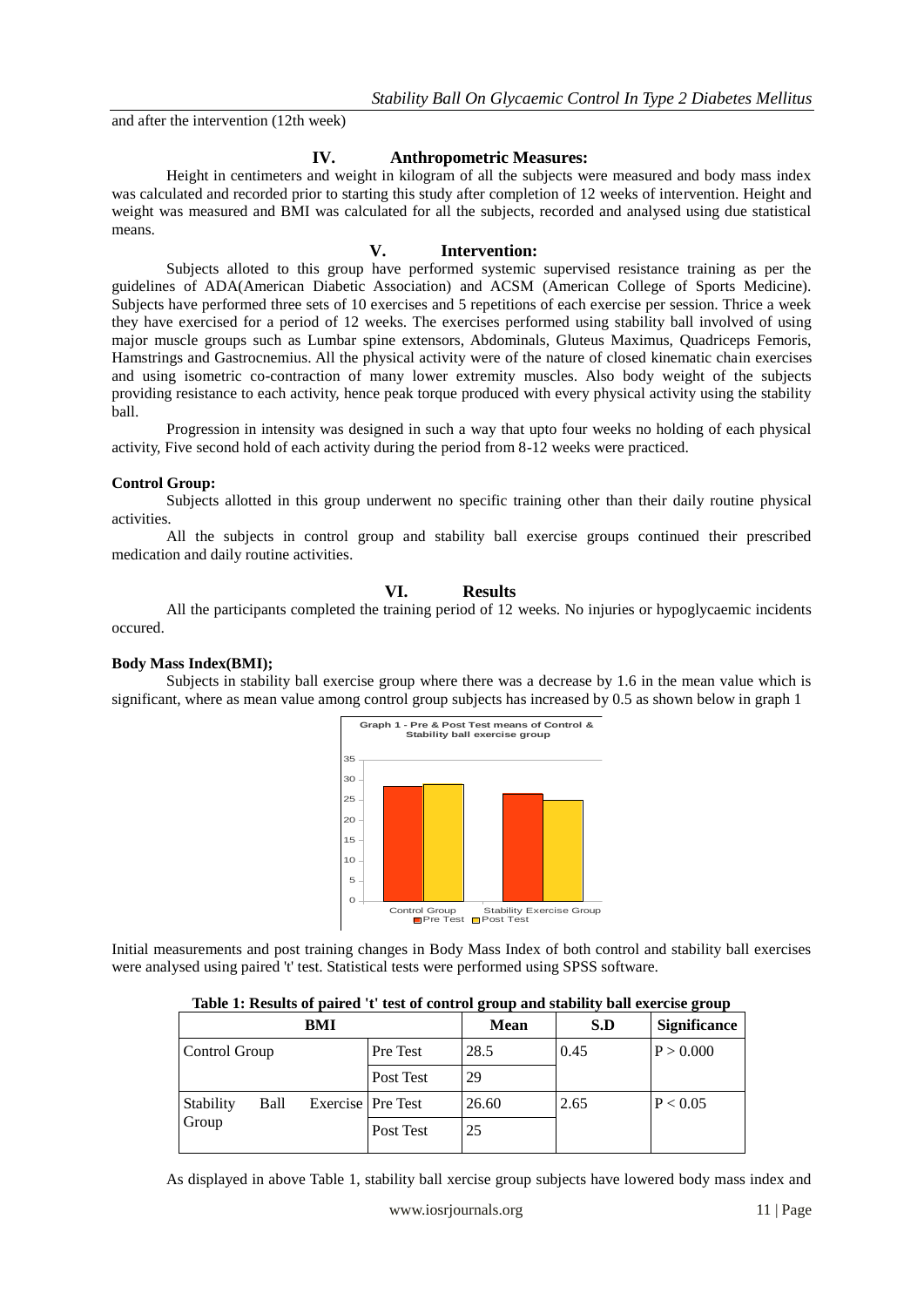is statistically significant at  $P < 0.05$  and 5% probability level, hence is effective in the management of Type 2 diabetic patients.

At the same time subjects in control group, where as BMI have an increased BMI and statistically insignificant.

Glycelated Haemoglobin;



Mean values among stability ball exercise subjects have decreased by 0.55%, where as mean values of control group subjects have increased by 0.25%. As displayed above in Graph 2.

| $HbA_1C$           |      |                     | <b>Mean</b> | S.D  | <b>Significance</b> |           |
|--------------------|------|---------------------|-------------|------|---------------------|-----------|
| Control Group      |      |                     | Pre Test    | 7.27 | 0.22                | P > 0.000 |
|                    |      |                     | Post Test   | 7.52 |                     |           |
| Stability<br>Group | Ball | Exercise   Pre Test |             | 7.92 | 1.21                | P < 0.001 |
|                    |      |                     | Post Test   | 7.37 |                     |           |

**Table 2; Results of Paired 't' test among control group and stability ball exercise group.**

As shown in Table 2, stability ball exercises are effective in lowering HbA1C, which is evident statistically at P < 0.001 and 10% probability level, where as control group results were statistically insignificant.

## **VII. Discussion**

This research study confirms that stability ball exercises were effective in lowering Body Mass Index and Glycelated Haemoglobin. Maximal muscle activity of 50% versus 9% on activities performed on stability ball and stable bench respectively (Marshall, Murphy et al 2006). Exercises using Stability ball were effective in improving core strength, Endurance and Balance in sedentary women (Sekendez Bet et al 2010).

Insulin absorption is more with exercises to lower extremity than given to upper extremity (Koivitste, Fligp et al 1978). Glycaemic control improves with resistance training involving major muscle groups (Baldi, Sandvling et al 2003). A better glucose control was observed due to improvement in Insulin sensitivity and effects of glucose transporters due to muscular hypertrophy and blood flow (Plong, Raltson et al 2002).

Moderate intensity resistance training results in a mean reduction of Glycelated Haemoglobin by 1% to 2% (Dustan, Puddey et al 1998). Among women with Type 2 diabetes a reduction of 0.5% to 1% of HbA1C in response to resistance exercises (Cuff, Meneily et al 2003).

1% decrement in HbA1C can reduce the risk of diabetic complications such as myocardial infarction and microvascular disease (Stratton, Well et al 2006 and Patel, Mcmohan et al 2008).

In this study a reduction of 0.55% Glycelated Haemoglobin was recorded, hence is effective in reducing cardiovascular complications to a greater extent among diabetic patients.

Obesity is a powerful determinant and a risk factor for developing diabetes (WHO 2004). Increase in Body Mass Index was demonstrated to increased risk to complications in Type 2 diabetic patients among Asians (Dr Ramachandran et al 1995). A higher BMI and Waist circumference were recorded among Indian diabetic patients (Chandalia et al 1999). Moderate weight loss in obese individual is associated with improvements in a number of cardiovascular risk factors including blood pressure (Dr Golstein 1992), significant reduction in BMI by 1Kg/m<sup>2</sup> following diet and physical activity for 6 months (Oldrogd, Unwin et al 2001). In this study BMI has decreased by  $1.6\text{Kg/m}^2$  following stability ball exercise, hence is quite effective in decreasing obesity related complications among diabetic patients is evident.

Hence Stability ball exercises to lower extremit can form a modality in the comprehensive management of Type 2 diabetes mellitus. Also as preventive means among obese children and adults can facilitate in